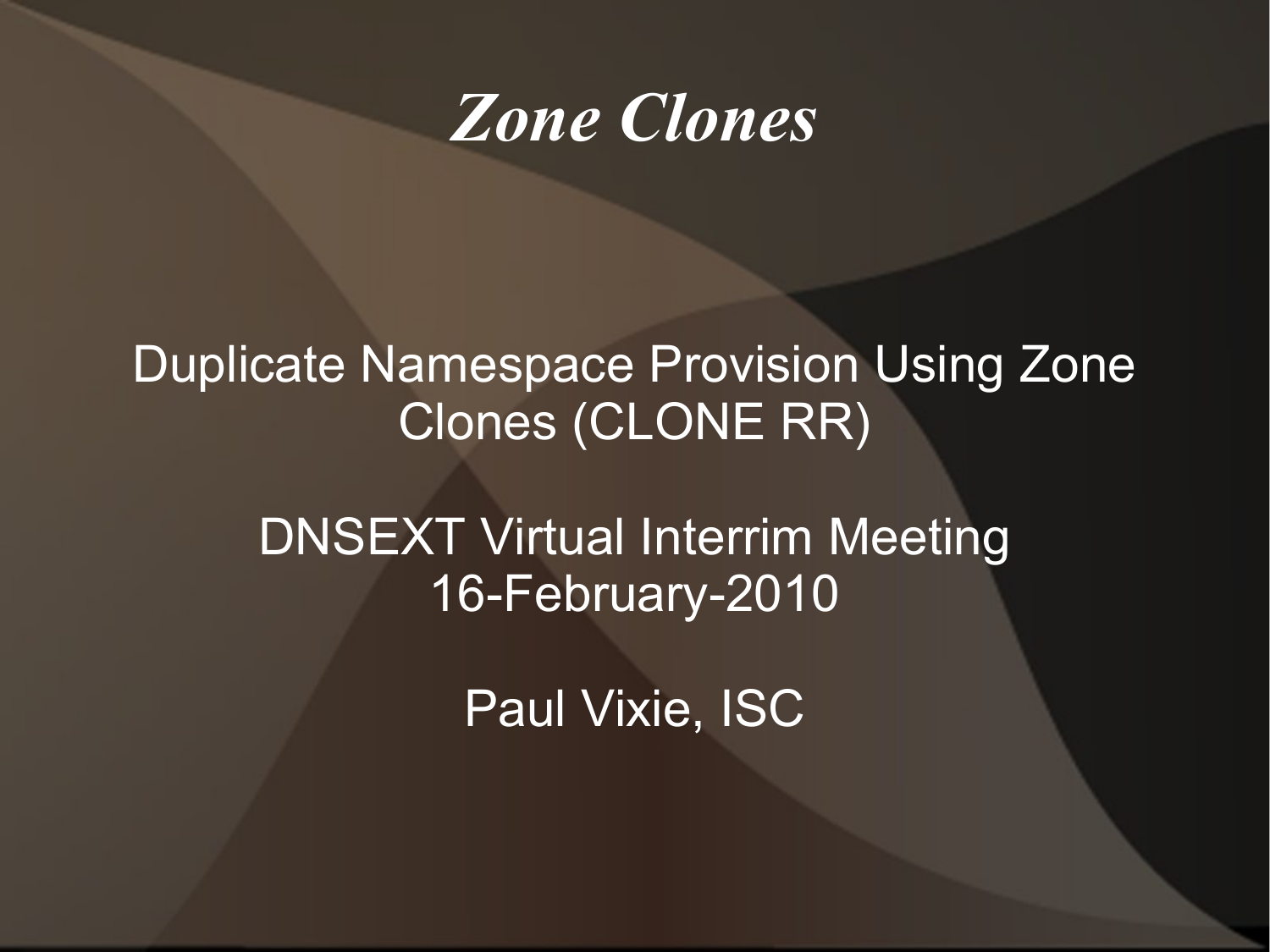## *Motivation*

- {B,C,D}NAME cannot be the target of MX/NS/etc
- Thus name equivilences created in that way are not *first class* names – they can only be used at the application/presentation layer
- Registries/registrars can trivially insert parallel NS RR sets for namespace replication, but registrants and their nameserver operators will need new tools
- These new tools will need some DNS metadata to coordinate their operation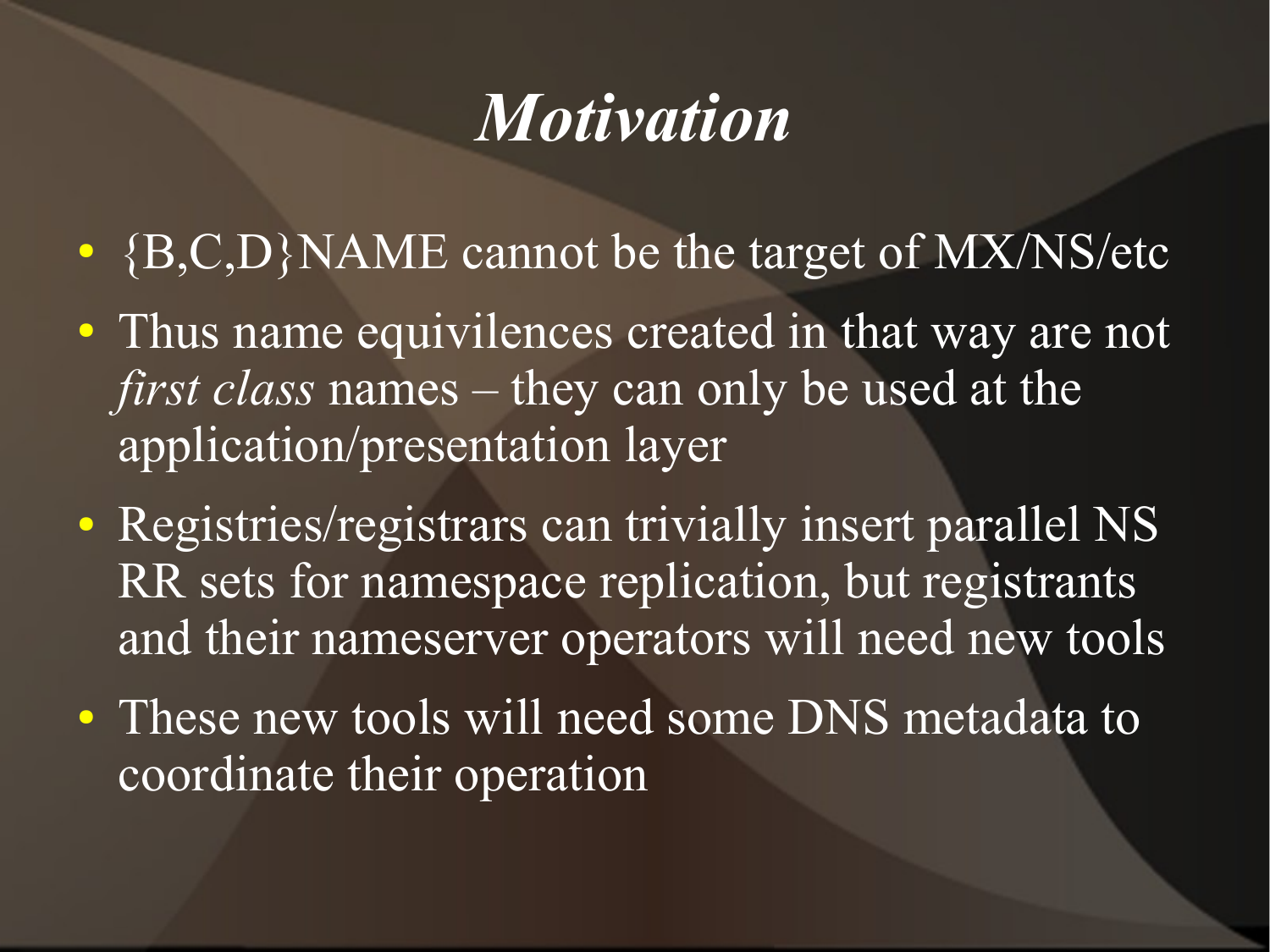## *Constraints*

- Must not require stubs or recursives to be upgraded, since there are millions of these and the tail is long
- Must be an Internet Standard, not a proprietary or adhoc extension, to facilitate multivendor operation
- Must not place any burden on registry, which may be regulated (so, autoinsertion into root zone, *no!*)
- Authority server operators, protocol implementors, and registrars can accept burdens, since they have incentives, and are few in number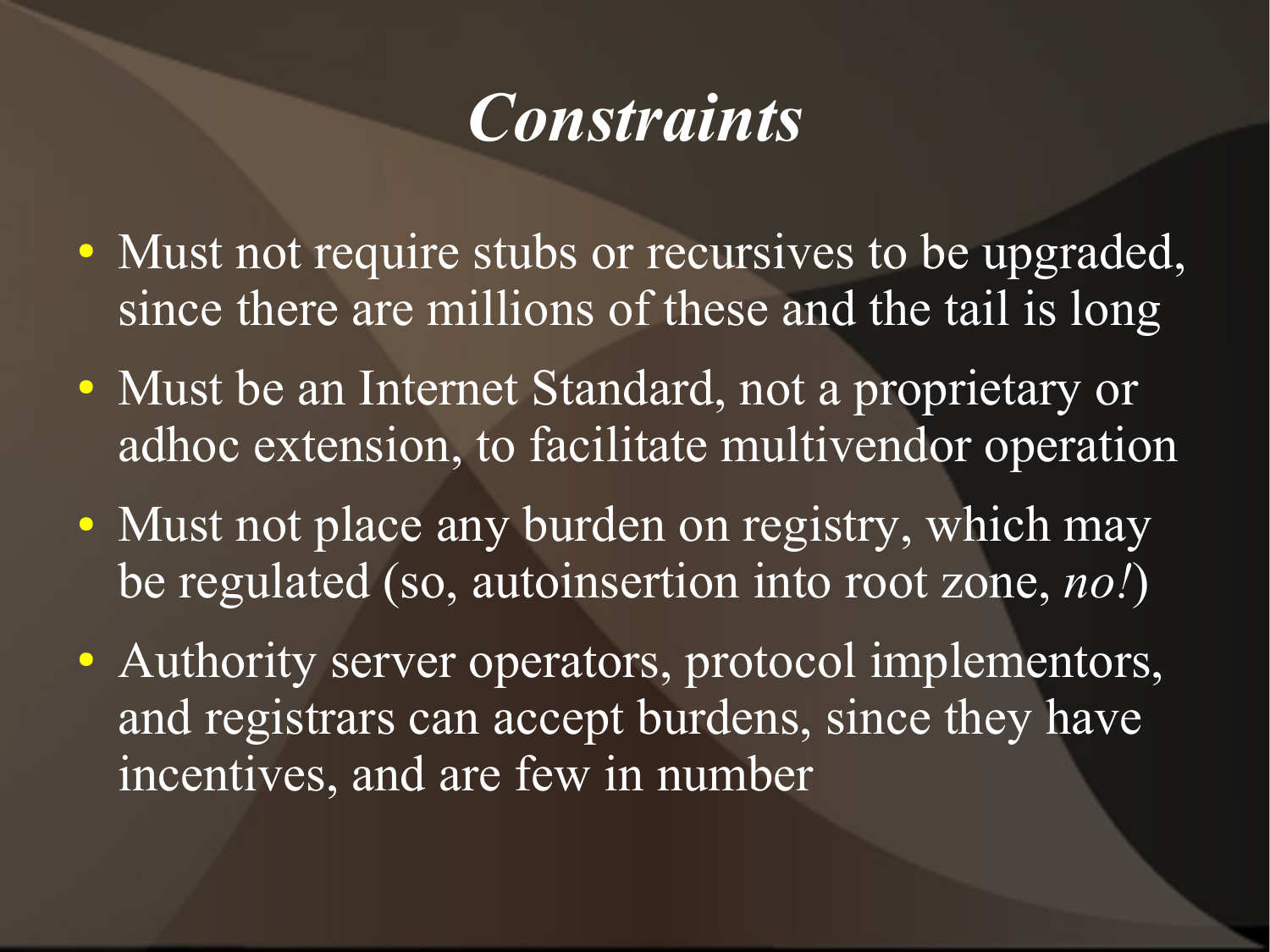## *Assumptions*

- A registrant can select and direct its nameserver operators in light of new Internet Standards
- Implementors and operators can respond to market pressures or not, regarding new feature development
- A requirement that all of a zone's authority servers be upgraded before that zone can support a new feature like "zone clones" is thus reasonable
- Not all equivilanced namespaces will have the same parent, e.g., vixie.sf.ca.us vs. vix.com.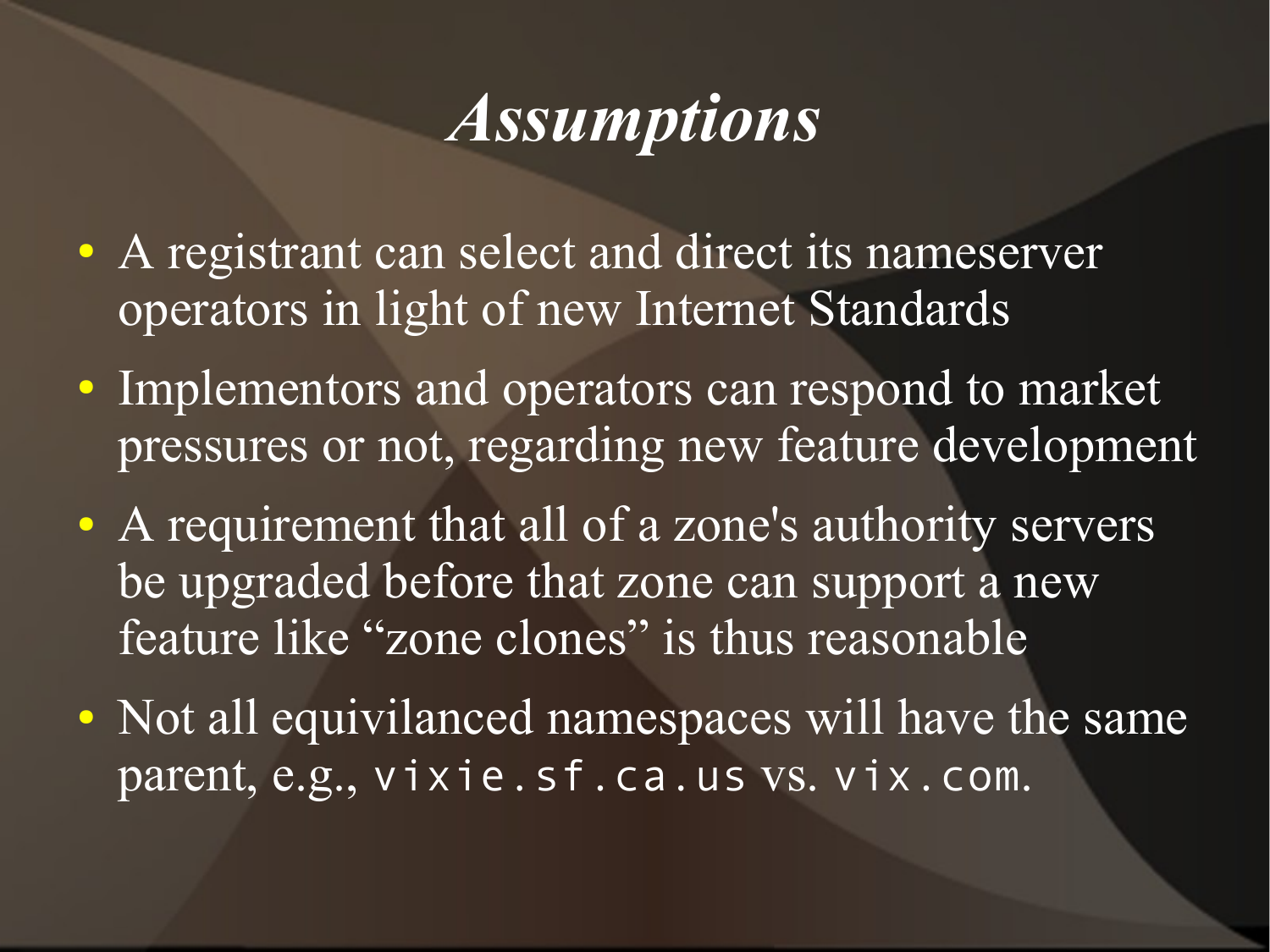# *Principles*

- Only the primary master knows the content of RDATA beyond the RR types from RFC1034/1035, they are opaque to secondary and recursive servers
- Replication by multi-apexing is thus possible only on a primary master  $-$  in BIND terms this is using the same zone file for multiple zones, where parsing has to know the zone apex for non-qualified names in any RDATA
- Therefore we're going to do a lot of IXFR/AXFR's in parallel, and use a lot of RAM on the secondaries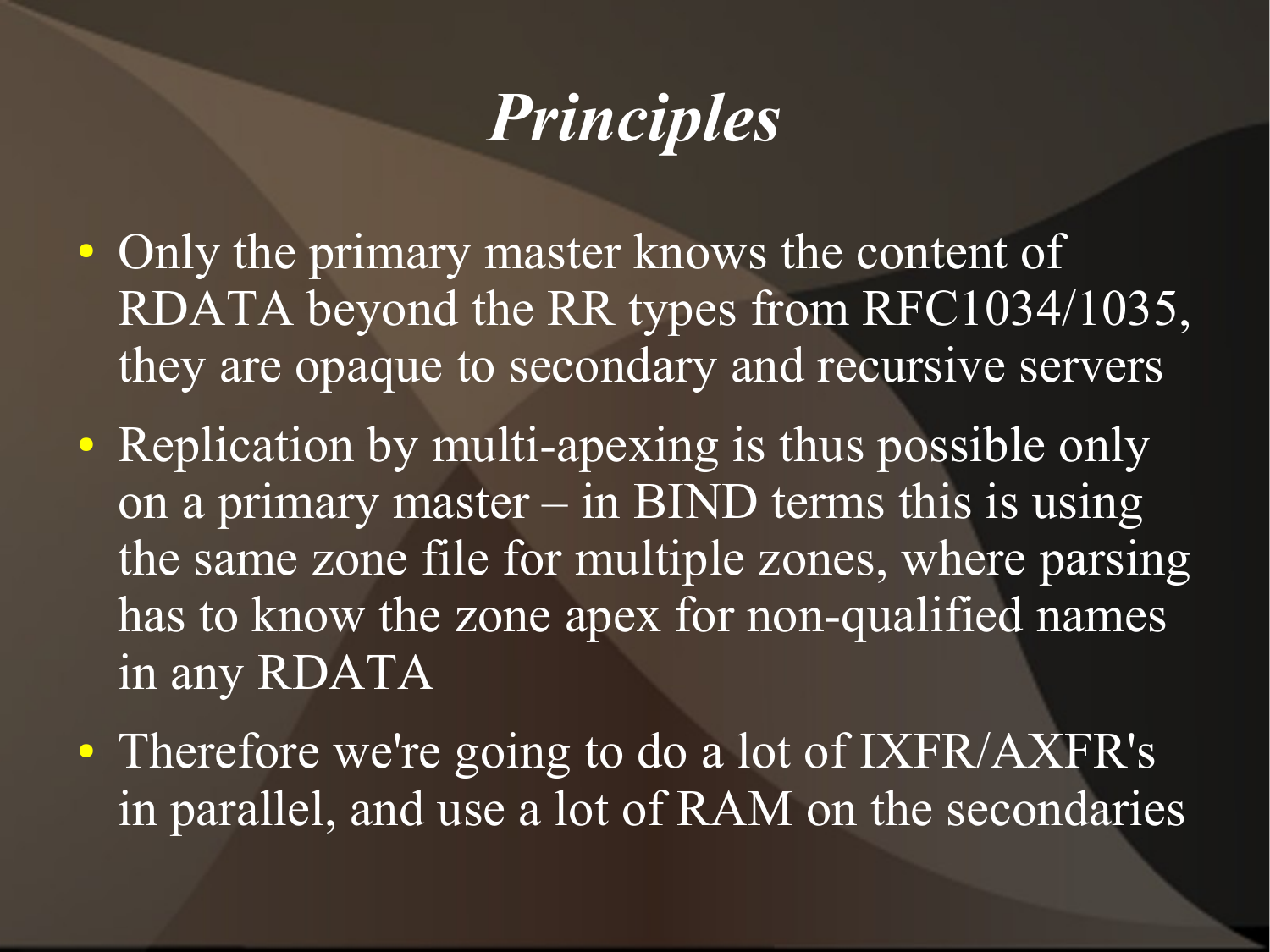## *Details (1)*

• New RR added to zone apex: CLONE

– \$ORIGIN vix.com. @ IN CLONE vixie.com. @ IN CLONE vixie.sf.ca.us.

• No special processing required by stub, forwarder, or recursive servers, nor by applications/consumers

• Primary server synthesizes the zones named as CLONE (for example, by loading the zone multiple times using different apexes to guide the parsing of unqualified names in RDATA's.)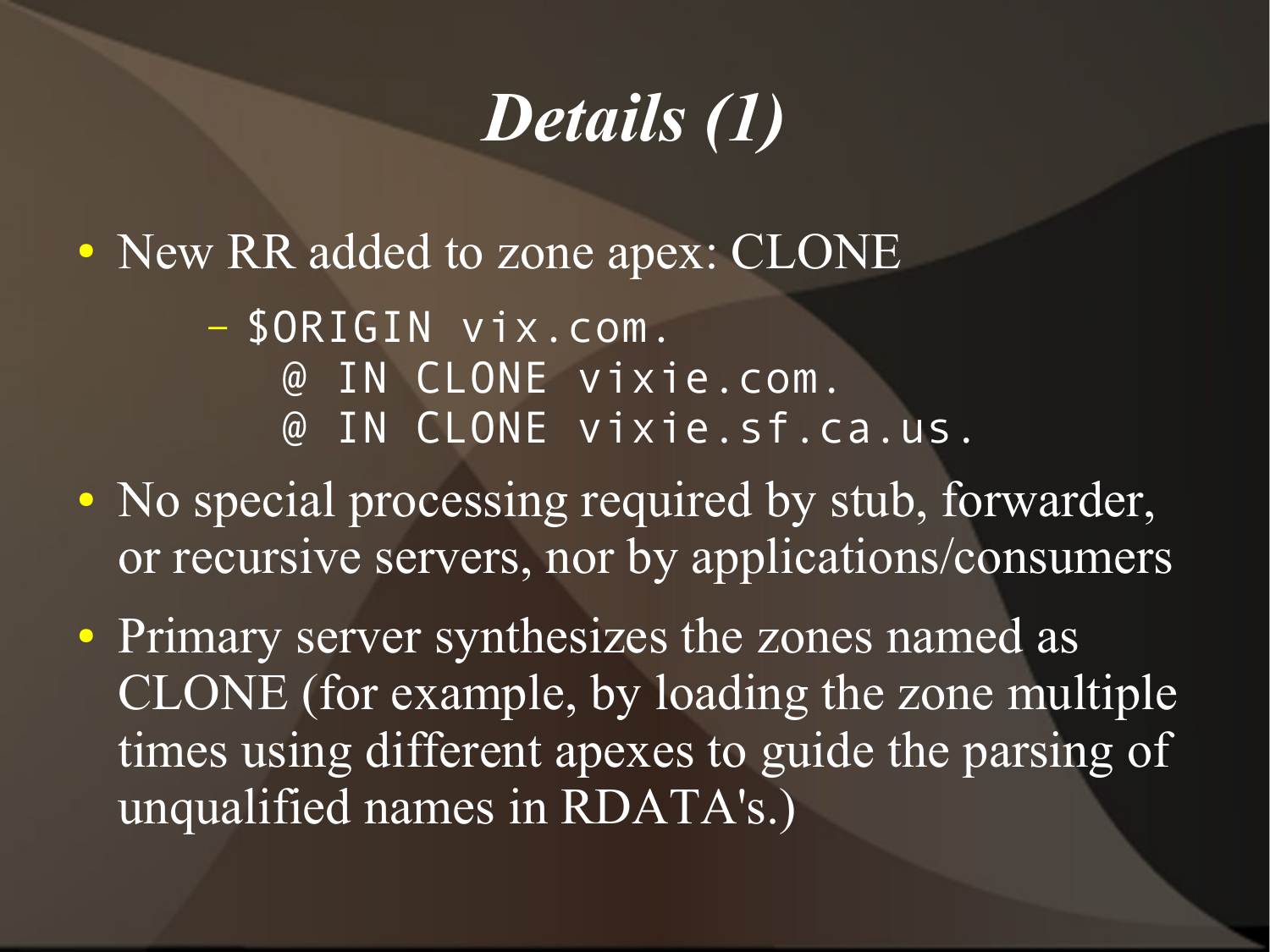# *Details (2)*

- Secondary servers synthesize the zones named as CLONE and performs normal IXFR/AXFR to pull the content from upstream
- Deep IXFR/AXFR dependency graphs are supported as normal, the CLONE RR is just configuration-level "syntactic sugar"
- Care has to be taken regarding collisions, if a zone is named by multiple CLONE RR sets or by a CLONE RR set and also by a directly configured zone (open question: is this a hard failure or just a warning?)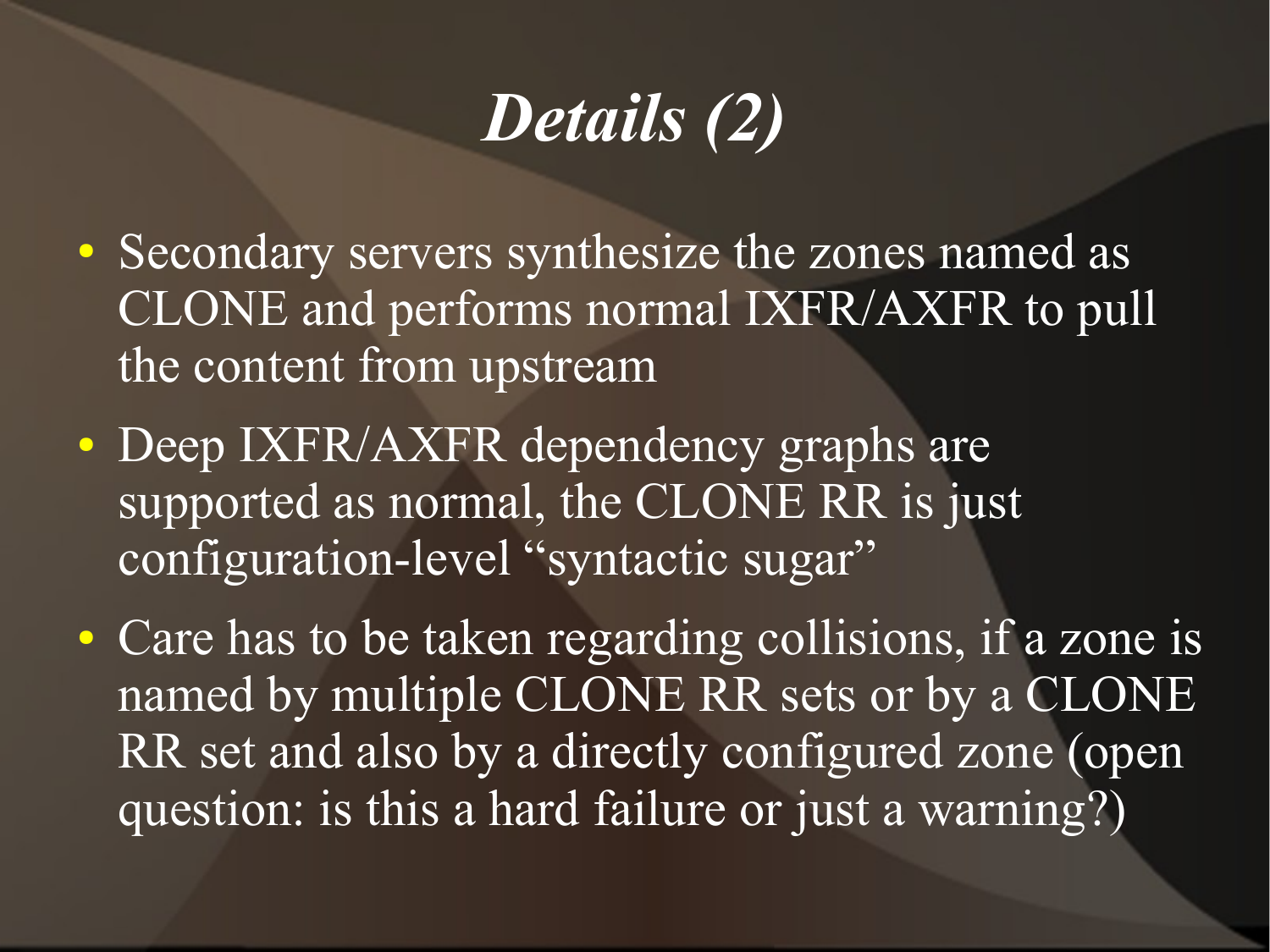## *Limitations*

- Only works for leaf zones, since a delegation would have to propagate its CLONE RR to its children (open question: should we allow such propagation or allow grandchildren to search upward for CLONE? *Note: this could get very expensive!*)
- Requires strong trust between registry and registrar/registrant, this is probably a high-fee service that would not be enabled by default
- Requires key sharing among zone and its clones, and multiple zone signing events (for DNSSEC)